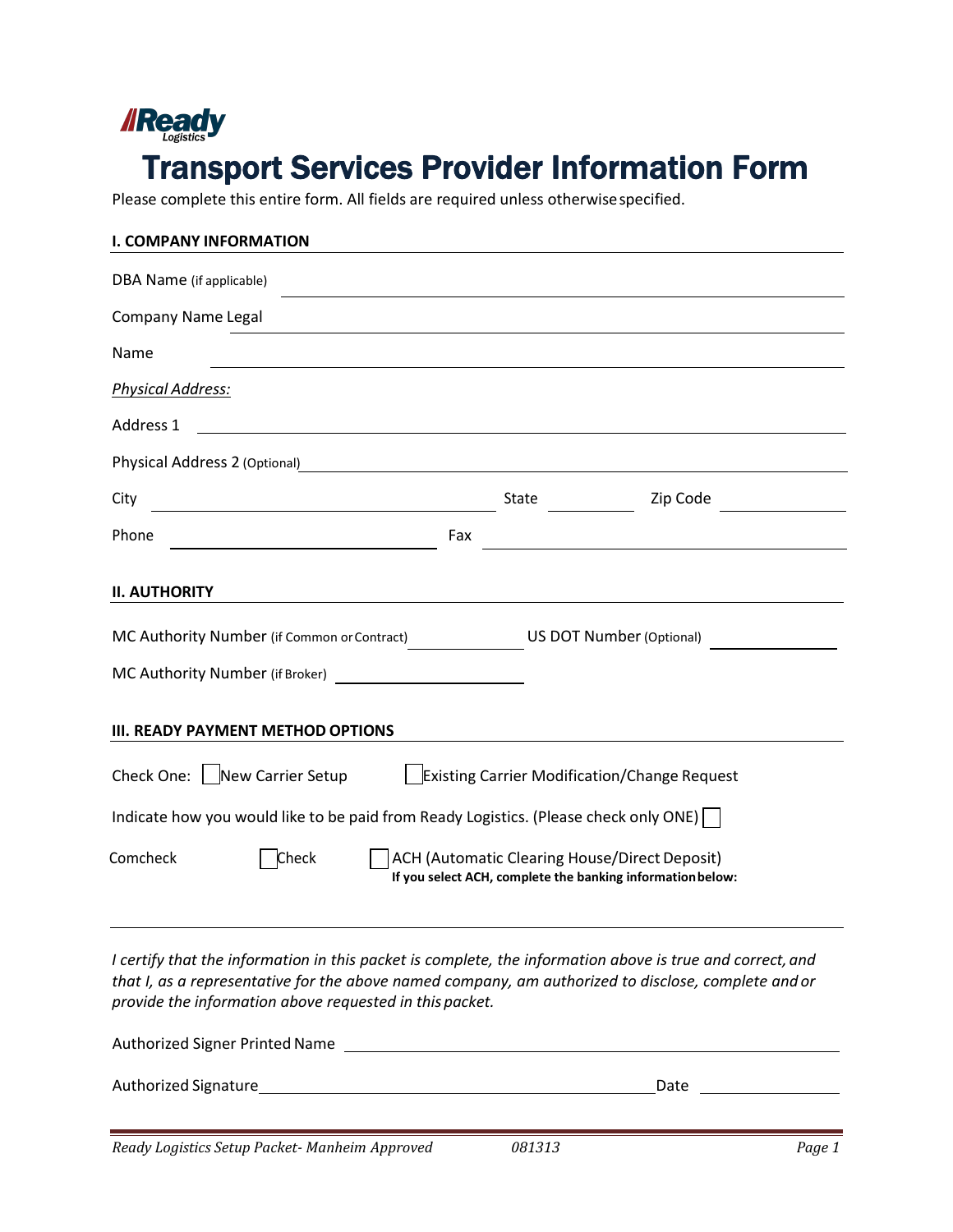

## **Transport Services Agreement**

This TRANSPORT SERVICES AGREEMENT (this "Agreement") is entered into as of this day of 50 L (the "Effective Date"), between Ready Logistics an Arizona limited liability company ("Ready"), and a broker who is authorized by its customers to negotiate and arrange for transportation of their shipments in interstate commerce, with offices located at 1030 North Colorado Street Suite 109, Gilbert, AZ 85233 and

("TRANSPORT COMPANY"), with offices located at .

1. **OPERATING AUTHORITY AND COMPLIANCE WITH LAW**. TRANSPORT COMPANY represents and warrants that it is in the business of and has knowledge and experience with respect to, the interstate transportation of motor vehicles and that it possesses all licenses, permits and authority under both federal and state requirements to legally perform all services to be provided under this Agreement, including the transportation of automotive freight throughout the lower FORTY-EIGHT (48) contiguous states of the United States of America (the "Services"). TRANSPORT COMPANY further represents and warrants that it is, and will remain in good standing with the Federal Motor Carrier Safety Administration ("FMCSA") as a for-hire motor carrier. TRANSPORT COMPANY shall provide all equipment to be used in the performance of the Services, which such equipment shall be maintained by TRANSPORT COMPANY in good order and condition and in accordance with all applicable laws, rules, and regulations. TRANSPORT COMPANY shall be solely responsible for the performance of the Services and all costs and expense related thereto including, but not limited to, costs for license plates, insurance, fuel, fuel tax, and highway use tax, wages, etc. If TRANSPORT COMPANY is providing Drive-Away Services (as defined in Section 2 below), TRANSPORT COMPANY will provide an appropriate license plate and will ensure that its auto liability insurance covers the operation of vehicles being transported in this manner. TRANSPORT COMPANY warrants and represents that no passengers will be allowed in any vehicle being operated pursuant to this Agreement. TRANSPORT COMPANY further warrants that it will not transport, store or treat any illegal, hazardous or toxic substances or wastes to, from, or at the origin or destination points and that it will not otherwise cause any nuisance at any such location.

2. **SERVICES**. TRANSPORT COMPANY agrees to provide the Services in the manner as ordered from time to time by Ready during the Term of this Agreement, which Services may include provision of driveaway service whereby TRANSPORT COMPANY is operating the vehicles to be transported ("Drive-Away Services"). Notwithstanding the foregoing, TRANSPORT COMPANY will not perform the Drive-Away Services unless expressly requested by Ready in writing (including, but not limited to, in the applicable transportation order) with respect to the movement in question. TRANSPORT COMPANY agrees to perform such Services in a timely manner and in accordance with all applicable federal, state and local laws, regulations and ordinances. TRANSPORT COMPANY warrants and represents that all personnel performing the Services will be fully licensed and qualified to perform such Services in accordance with all applicable laws and TRANSPORT COMPANY shall be responsible for all acts or omissions of any such personnel as if they were employees of TRANSPORT COMPANY and all such personnel will be under the exclusive direction and control of TRANSPORT COMPANY. TRANSPORT COMPANY shall obtain a legible name and signature on a completed condition report of vehicle (whether in electronic or paper format) at pick up. TRANSPORT